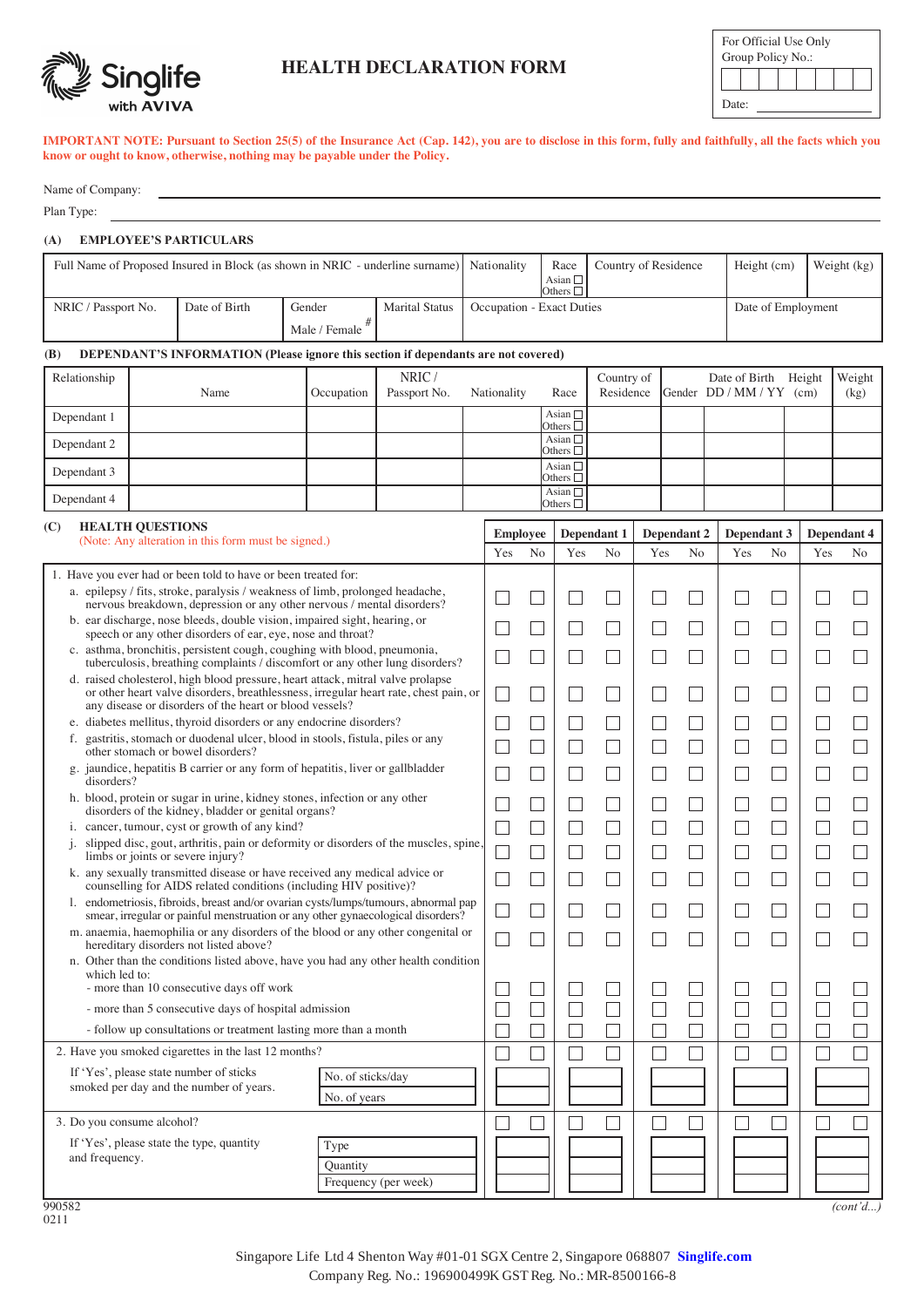| (cont'd)                                                                                                                                                                                                                                              |                                                                                                                         |                                                                                                                                                                                                                                                                                                  |  | <b>Employee</b> |              | Dependant 1 |     | Dependant 2    |                          | Dependant 3    |        | Dependant 4       |                              |                |
|-------------------------------------------------------------------------------------------------------------------------------------------------------------------------------------------------------------------------------------------------------|-------------------------------------------------------------------------------------------------------------------------|--------------------------------------------------------------------------------------------------------------------------------------------------------------------------------------------------------------------------------------------------------------------------------------------------|--|-----------------|--------------|-------------|-----|----------------|--------------------------|----------------|--------|-------------------|------------------------------|----------------|
|                                                                                                                                                                                                                                                       |                                                                                                                         |                                                                                                                                                                                                                                                                                                  |  |                 | Yes No       |             | Yes | N <sub>o</sub> | Yes                      | N <sub>o</sub> | Yes    | N <sub>o</sub>    | Yes                          | N <sub>o</sub> |
|                                                                                                                                                                                                                                                       |                                                                                                                         | 4. Have you ever been treated for drug or alcohol addiction?                                                                                                                                                                                                                                     |  |                 |              |             |     |                |                          |                | $\sim$ | $\vert \ \ \vert$ |                              |                |
|                                                                                                                                                                                                                                                       | 5. Have you had<br>- any biopsy, CT scans, or<br>- any abnormal or pending investigations, scans, blood or urine tests? |                                                                                                                                                                                                                                                                                                  |  |                 |              |             |     |                |                          |                |        |                   |                              |                |
|                                                                                                                                                                                                                                                       | and the diagnosis:                                                                                                      | If 'Yes', please provide below details such as reason, date and results of test done                                                                                                                                                                                                             |  |                 |              |             |     |                |                          |                |        |                   |                              |                |
|                                                                                                                                                                                                                                                       |                                                                                                                         | Reason: New York Contract the Contract of the Contract of the Contract of the Contract of the Contract of the Contract of the Contract of the Contract of the Contract of the Contract of the Contract of the Contract of the                                                                    |  |                 |              |             |     |                |                          |                |        |                   |                              |                |
|                                                                                                                                                                                                                                                       |                                                                                                                         | Date:                                                                                                                                                                                                                                                                                            |  |                 |              |             |     |                |                          |                |        |                   |                              |                |
|                                                                                                                                                                                                                                                       |                                                                                                                         | Type of test(s): $\frac{1}{2}$ = $\frac{1}{2}$ = $\frac{1}{2}$ = $\frac{1}{2}$ = $\frac{1}{2}$ = $\frac{1}{2}$ = $\frac{1}{2}$ = $\frac{1}{2}$ = $\frac{1}{2}$ = $\frac{1}{2}$ = $\frac{1}{2}$ = $\frac{1}{2}$ = $\frac{1}{2}$ = $\frac{1}{2}$ = $\frac{1}{2}$ = $\frac{1}{2}$ = $\frac{1}{2}$ = |  |                 |              |             |     |                |                          |                |        |                   |                              |                |
|                                                                                                                                                                                                                                                       |                                                                                                                         |                                                                                                                                                                                                                                                                                                  |  |                 |              |             |     |                |                          |                |        |                   |                              |                |
|                                                                                                                                                                                                                                                       | other insurance policy?                                                                                                 | 6. Have you ever been accepted at special terms or rates, deferred or declined for<br>any application, renewal, or reinstatement of life, accident, health disability or                                                                                                                         |  |                 |              |             |     |                |                          |                |        |                   |                              |                |
|                                                                                                                                                                                                                                                       |                                                                                                                         | If 'Yes', please provide details on date of application and reason for special terms.                                                                                                                                                                                                            |  |                 |              |             |     |                |                          |                |        |                   |                              |                |
|                                                                                                                                                                                                                                                       | etc?                                                                                                                    | 7. Do you engage or have any intention of engaging in hazardous activity or<br>occupation such as private flying, scuba diving, motor racing, mountaineering                                                                                                                                     |  |                 |              |             |     |                |                          |                |        |                   |                              |                |
|                                                                                                                                                                                                                                                       |                                                                                                                         | If 'Yes', please state details such as locations, frequency, depth, etc.                                                                                                                                                                                                                         |  |                 |              |             |     |                |                          |                |        |                   |                              |                |
|                                                                                                                                                                                                                                                       |                                                                                                                         |                                                                                                                                                                                                                                                                                                  |  |                 |              |             |     |                |                          |                |        |                   |                              |                |
| 8. Have any of your natural parents or siblings died or suffered from (a) heart<br>disease, (b) high blood pressure, (c) stroke, (d) diabetes, (e) cancer, (f) kidney<br>disease, (g) mental disorder, (h) muscular disorder, or any other hereditary |                                                                                                                         |                                                                                                                                                                                                                                                                                                  |  |                 |              |             |     |                |                          |                |        |                   |                              |                |
|                                                                                                                                                                                                                                                       | disease?<br>death (if deceased).                                                                                        | If 'Yes', please state relationship, condition, age at onset of condition and age at                                                                                                                                                                                                             |  |                 |              |             |     |                |                          |                |        |                   |                              |                |
|                                                                                                                                                                                                                                                       | If Deceased,<br>Age at<br>Condition/Cause of Death<br>Relationship<br>Age at Death<br>Onset                             |                                                                                                                                                                                                                                                                                                  |  |                 | Relationship |             |     |                | Condition/Cause of Death |                |        | Age at<br>Onset   | If Deceased,<br>Age at Death |                |
|                                                                                                                                                                                                                                                       |                                                                                                                         |                                                                                                                                                                                                                                                                                                  |  |                 |              |             |     |                |                          |                |        |                   |                              |                |
|                                                                                                                                                                                                                                                       |                                                                                                                         |                                                                                                                                                                                                                                                                                                  |  |                 |              |             |     |                |                          |                |        |                   |                              |                |
|                                                                                                                                                                                                                                                       |                                                                                                                         |                                                                                                                                                                                                                                                                                                  |  |                 |              |             |     |                |                          |                |        |                   |                              |                |

If any of the answers to Question 1 is YES, please PROVIDE COMPLETE INFORMATION and MEDICAL REPORT. If necessary, please attach a separate sheet.

| Name | Sub-Qn.  | Medical   | Date of   |                  | Treatment | Name & Address of | Current medical status<br>(eg. fully recovered, follow up<br>treatment/investigation |
|------|----------|-----------|-----------|------------------|-----------|-------------------|--------------------------------------------------------------------------------------|
|      | (Eg.a,b) | Condition | Diagnosis | Duration<br>Date |           | Doctor / Hospital | required?)                                                                           |
|      |          |           |           |                  |           |                   |                                                                                      |
|      |          |           |           |                  |           |                   |                                                                                      |
|      |          |           |           |                  |           |                   |                                                                                      |
|      |          |           |           |                  |           |                   |                                                                                      |

Company Reg. No.: 196900499K GST Reg. No.: MR-8500166-8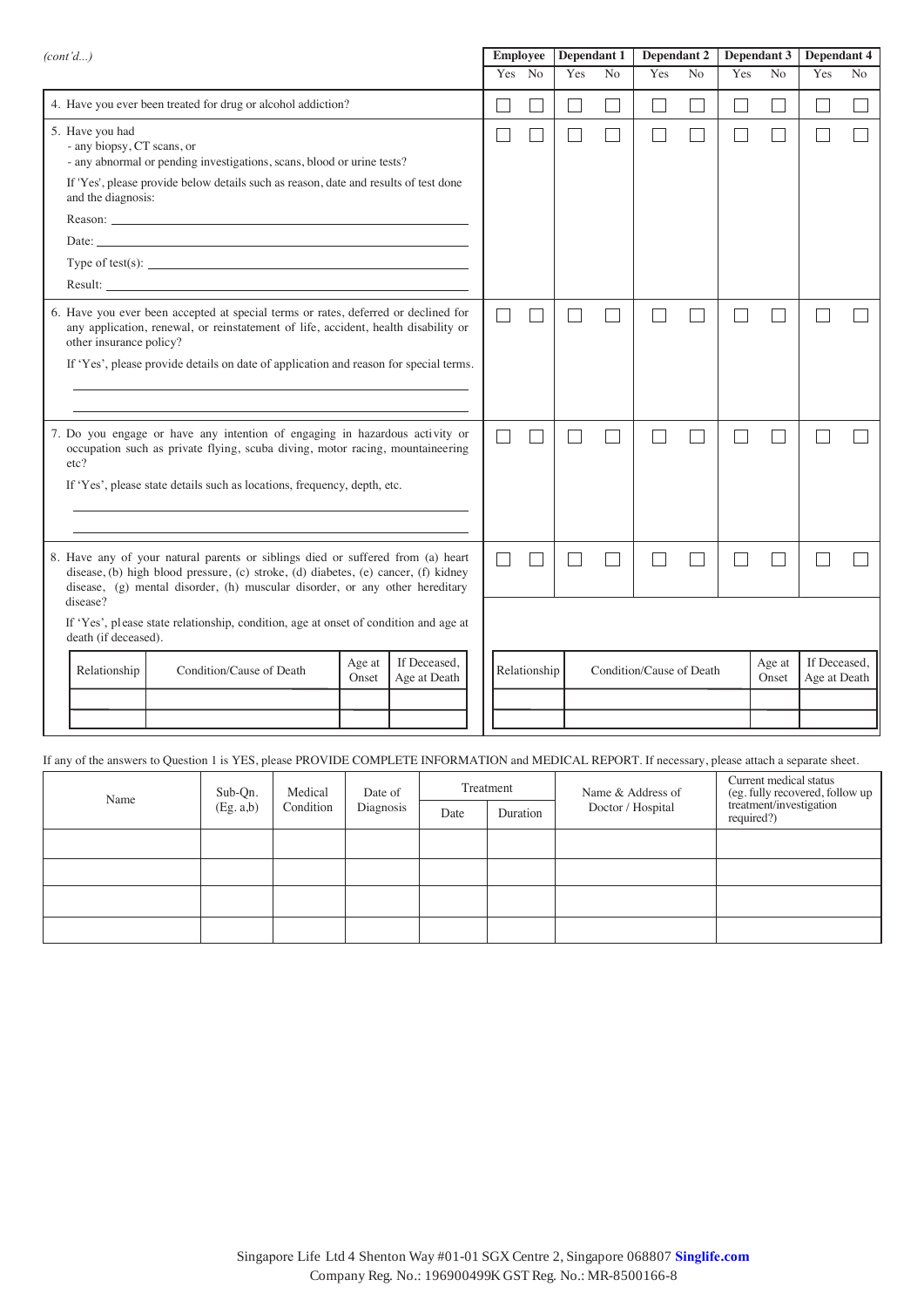### **(D) PERSONAL DATA CONSENT(S)**

 $\mu$  be consent to might of my dependent of my dependent of the administering of the policy second  $\mu$  and  $\mu$  consent to and/or measure personal data to the consent of consenting my/our personal data to the second or the above transaction and such other purposes ancillary or related to the administering of the policy(ies), account(s) and/or managing my/our relationship with Singlife. I/We consent to Singapore Life Ltd. ("Singlife") (and Singlife related group of companies) collecting, using and/or disclosing my/our personal data for the processing of

I/We also consent to Singlife (and Singlife related group of companies) transferring my/our personal data to Singlife (and Singlife related group of companies) and their respective third party service providers, reinsurers, suppliers or intermediaries, whether located in Singapore or elsewhere, for the above purposes.

I/We have read and understood Singlife's Data Protection Notice which may be found at singlife.com/pdpa. Singlife's Data Protection Notice may be updated from time to time without notice. I/We am/are aware that I/we should visit your website regularly to ensure that I/we am/are well informed of the updates.

#### **(E) DECLARATION**

I/We declare that all the information on this Application Form is true and complete to the best of my knowledge and understand that any misrepresentation or concealment of facts shall render the policy to be issued null and void. I agree that this application shall be the basis of the insurance coverage issued under the said Group Insurance Policy. I understand that the insurance coverage shall not become effective until it is accepted and confirmed in writing by Singapore Life Ltd.

I agree to inform Singapore Life Ltd if there is any change in the state of my and/or my dependants' health/activities between the date of this Health Declaration and the date full insurance coverage is provided by Singapore Life Ltd to me and/or my dependant(s). I understand that the terms of accepting me and/or my dependant(s) as a risk for insurance coverage may vary according to such information received.

I consent to Singapore Life Ltd seeking information from any doctor who has attended to me and/or my dependant(s) or from other insurance company to which I and/ or my dependant(s) have at any time made a proposal for insurance and I authorise the giving of such information. I further authorise Singapore Life Ltd to give you such information obtained or information contained herein for the purpose of obtaining insurance cover under the said Group Policy to the insurance intermediary / administrator of the said Group Insurance Policy.

I/We am/are aware that the product I/We am/are applying for is authorised for sale in Singapore and I/we acknowledge that the laws and regulations applicable to my/ our nationality and country of residence allows my/our purchase of this product. I/We understand that no liability can be accepted by Singapore Life Ltd for any legal consequences under the laws of any other country or any tax implications that may arise in connection with my/our purchase of this product.

Only applicable to Group Medical products for all voluntary and flexible benefits: I/We confirm that I/we have received a copy of Your Guide to Health Insurance and Product Summary and have read and understood the contents of these two documents.

| Signature of Employee   | Signature of Dependants aged 16 years and above            |                                |                                    |                             |  |  |  |  |  |  |  |
|-------------------------|------------------------------------------------------------|--------------------------------|------------------------------------|-----------------------------|--|--|--|--|--|--|--|
|                         | Signature of Dependant 1                                   | Signature of Dependant 2       | Signature of Dependant 3           | Signature of Dependant 4    |  |  |  |  |  |  |  |
|                         |                                                            |                                |                                    |                             |  |  |  |  |  |  |  |
|                         |                                                            |                                |                                    |                             |  |  |  |  |  |  |  |
|                         |                                                            |                                |                                    |                             |  |  |  |  |  |  |  |
|                         |                                                            |                                |                                    |                             |  |  |  |  |  |  |  |
|                         |                                                            |                                |                                    |                             |  |  |  |  |  |  |  |
| $ 2,0.1\rangle$<br>Date | $\parallel$ 2 , 0 , $\curlyvee$<br>Date $\Box$ , $\Box$ M, | 12.0.1<br>$Date$ $D, D$ $M, N$ | 2.0.1<br>Date $\Box$ $\Box$ $\Box$ | 2.0<br>$Date$ $D, D$ $M, N$ |  |  |  |  |  |  |  |